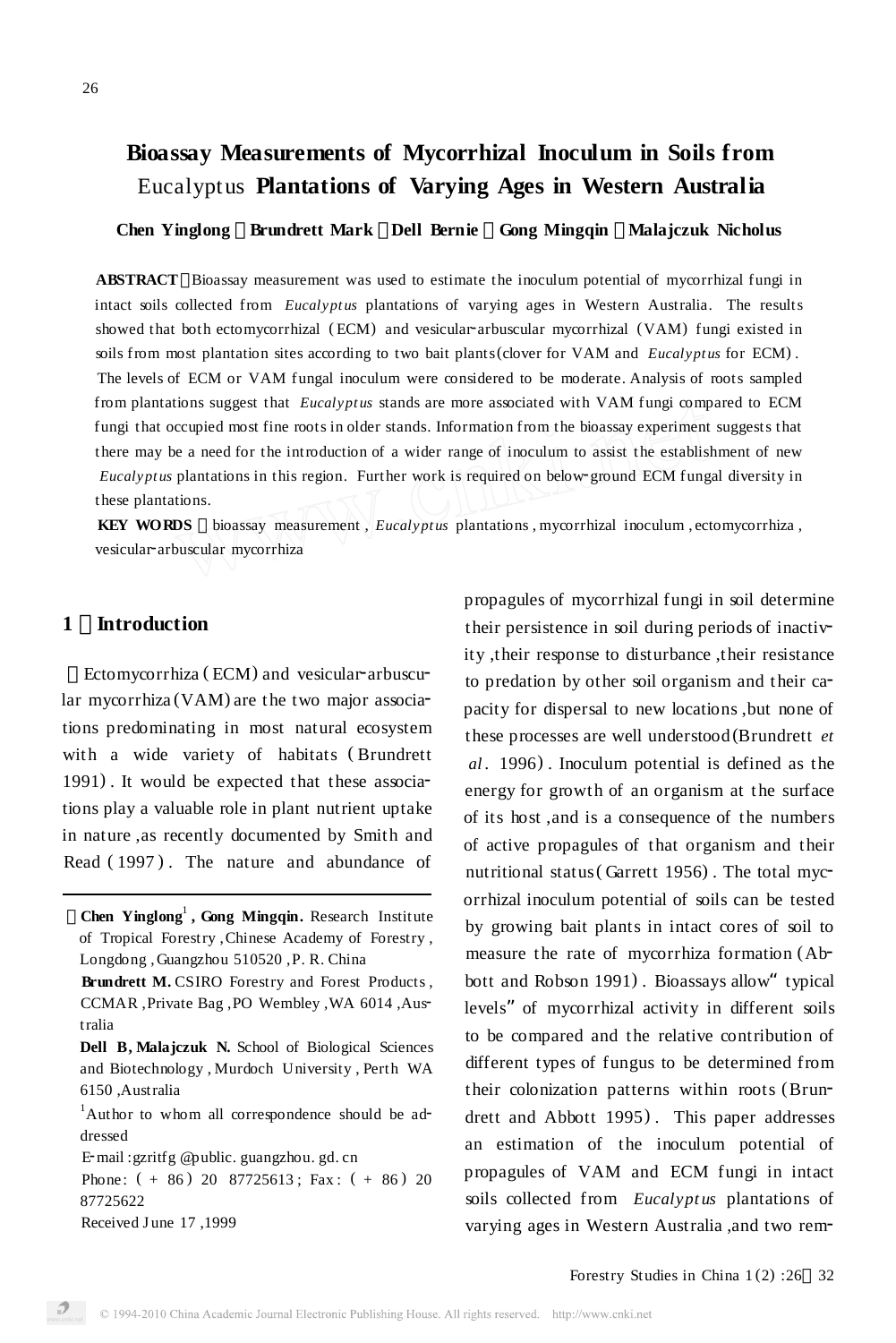nant areas of forest, using bioassay measurement.

### **2 Methods and materials**

#### **<sup>2</sup>**1**<sup>1</sup> Field sampling procedure**

A bulk soil sample was collected from the surface horizon  $(1 \t10 \text{ cm})$  by taking shovels of soil from 5 equally spaced locations across a 100 transect in each plot in 9 commercial blue gum ( *Eucalypt us globul us* Labill. ) plantations aged from 0 to 11 years. The soils were brought to a glasshouse in Perth for bioassay experiment and a combined soil sample from each site was used for chemical analysis. Ten cores $(2 \text{ cm in } 1)$ ter ,15 cm in length) were taken at each site and roots from cores were processed to determine mycorrhizal formation under natural conditions.

#### **<sup>2</sup>**1**<sup>2</sup> Glasshouse bioassay experiment**

Soil (approx.  $2500 \text{ g}$ ) from each transect location was placed in pots lined with a plastic bag. There were 5 replicate pots for each site. Sterilized Karrakatta Yellow Sand from the Spearwood Dune System north of Perth was used as the control soil type for the duration of the experiment. Two relatively uniform seedlings of *Eucalypus globul us* (3 months old) grown in a nursery of Bunning Treefarms were transplanted into each pot as bait plants for ectomycorrhiza (ECM). Clover seeds, pre-germinated by soaking them in aerated water overnight and inoculated with rhizobium , were sown in the same pots of the *Eucalyptus* to assay for vesicular-arbuscular mycorrhiza ( VAM) . The clover seeds were inoculated with  $1.2$  g rhizobium inoculum in peat. After 2 weeks clover seedlings were thinned to 4 per pot. No mineral nutrients were applied. Plants were kept in a glasshouse where temperature and light were adequate for plant growth. Water was applied to the non-draining pots by watering them to field capacity using a

balance.

#### **<sup>2</sup>**1**<sup>3</sup> Harvesting and root processing**

Four weeks after planting , one *Eucalypt us* and two clover seedlings were carefully extracted using soil cores to provide an early assessment of mycorrhizal formation. The holes were back filled with sterilized Yellow Sand. At 8 weeks , the remaining plants were harvested by washing the soil from the roots. The fresh weight of roots and shoots were determined and the shoots were dried at 70 in an oven. To assess mycorrhizal colonization ,roots collected from field sites and the glasshouse trial were cleared and stained with trypan blue in lactoglycerol. The infective rates of VAM was determined using the grid-line intersect method (Brundrett *et al.* 1996; Gong *et al*. 1997) and the number of ectomycorrhizal root tips per m in root was counted. Morphotypes of ectomycorrhiza in field root samples were observed with a compound microscope.

## **<sup>2</sup>**1**<sup>4</sup> Data analysis**

Data from mycorrhizal colonization were subjected to one-way analysis of variance and Duncan's Multiple Range Test (Duncan 1955) with SAS System software (Release 6.12). Percentages of VAM infective rates were transferred by arcsin (sqrt) for statistical analysis.

## **3 Results**

## **<sup>3</sup>**1**<sup>1</sup> Mycorrhizal formation under natural conditions**

Site locations and soil properties are described in Table 1. Soil chemical properties , especially phosphorus and nitrogen, varied with site location and plantation age. There were significant differences ( $p < 0.001$ ) in mycorrhizal colonization on *Eucalyptus* roots between sites (Table 2) . Multiple comparison between sites for either VAM infective rates or numbers of ECM tips per m in root was assessed using Duncan's mul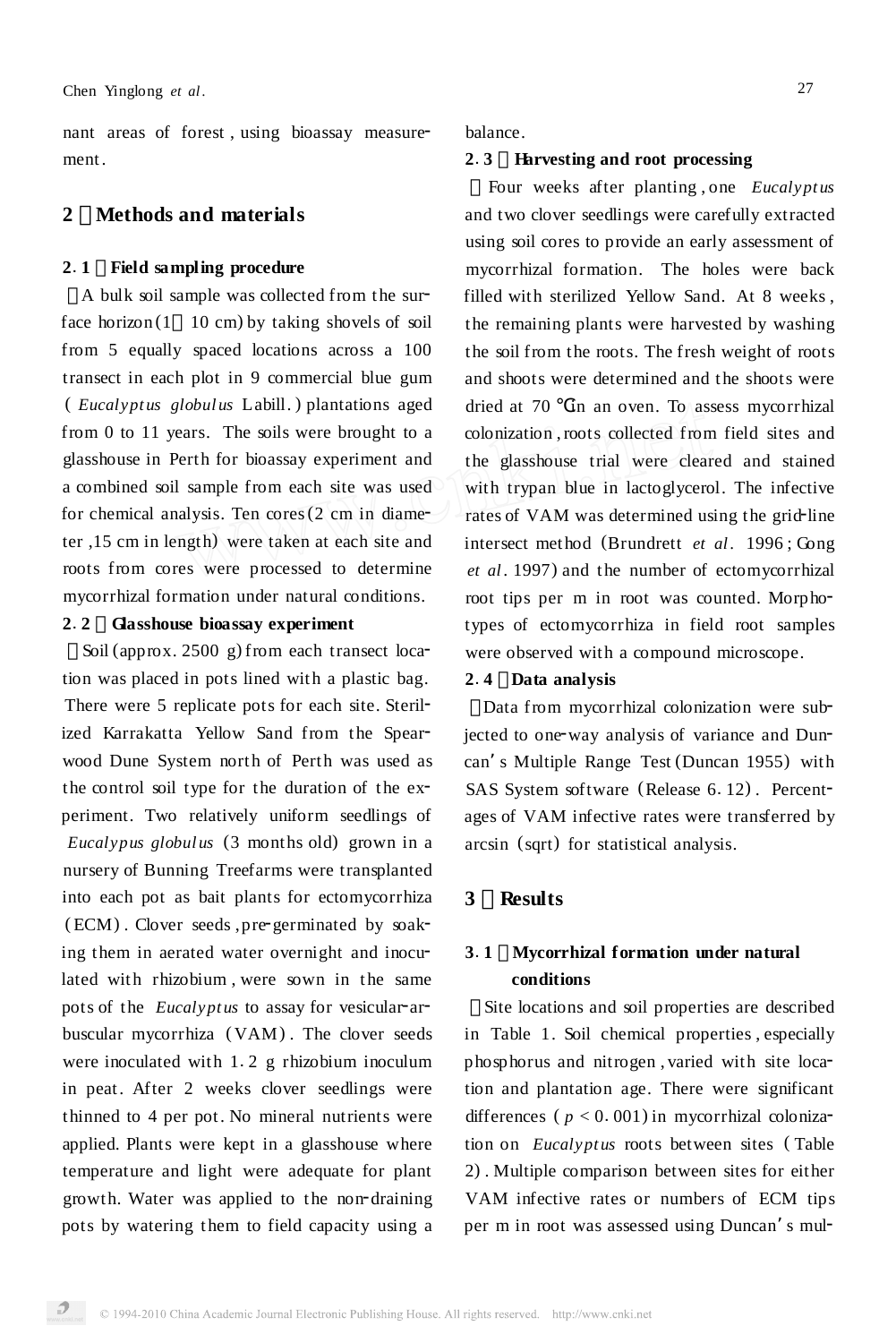tiple range test ( Table 3) . Relatively high VAM colonization rates were observed in roots from plantation sites 7 and 10 ( above 50 % each) , while sites 2,5 and 9 had low colonization, less than 10 % ( Table 3) . By contrast , *Eucalypt us* roots from sites 2 ,5 ,and 9 were well associated with ectomycorrhizal fungi with more than 120 infected tips per m. Roots collected from sites 7 and 8 were poorly colonizated by ECM fungi. VAM associations were observed on roots of clover and other herbs from intensively managed pasture (site 6) where no ectomycorrhizae were

recorded. There was an interaction between colonization by the two types of mycorrhizal fungi( *y*  $= 98.43 - 1.434.7 x$ ,  $r^2 = 0.61$ ). About 5 morphotypes of ectomycorrhizal in field root samples were observed under microscope. A view image of the 3 morphytypes are shown in Figure 1. The unbranched morphotypes with yellow to brown in colour on the surface are the typical type of *Eucalyptus* mycorrhizae. The black Cenococcum-like mycorrhizae were also presented (Figure 1)

| TABLE 1 |  |  |  | Site location and soil properties |  |
|---------|--|--|--|-----------------------------------|--|
|---------|--|--|--|-----------------------------------|--|

| Samples |                     |                   | Site location and land history | Soil property *                         |                |                    |                                                                        |               |     |            |           |                          |                        |
|---------|---------------------|-------------------|--------------------------------|-----------------------------------------|----------------|--------------------|------------------------------------------------------------------------|---------------|-----|------------|-----------|--------------------------|------------------------|
| Site    | Code                | Plantation<br>age | Site name                      | Location                                |                | $Lat(S)$ $Long(E)$ | Site History                                                           | Texture pH    |     | OM/<br>ppm | P/<br>ppm | NO <sub>3</sub> /<br>ppm | NH <sub>4</sub><br>ppm |
|         | CARP <sub>86</sub>  | 11                | Carpenters                     | 18km SW of Man-<br>jimup                | $34^{\circ}20$ | 116°00 Pasture     |                                                                        | Loamy<br>clay | 5.5 | 5.0        | 24        | 12                       | 20                     |
|         | WRENS <sub>88</sub> | 9                 | Wrens RD                       | 12km NW of Man-<br>jimup                | $34^{\circ}11$ | $116^{\circ}02$    | Planted in 1988                                                        | Loamy<br>clay | 5.2 | 5.0        | 33        | 4                        | 20                     |
| 3       | CARP <sub>95</sub>  | $\overline{c}$    | Carpenters                     | see site 1                              | 34°20          | 116°00             | Pasture site planted in<br>1995                                        | Sandy         | 5.6 | 2.4        | 12        | $\overline{2}$           | 20                     |
|         | CARP <sub>96</sub>  | 1                 | Carpenters                     | see site 1                              | $34^{\circ}20$ | 116°00             | Forest site planted in<br>1996                                         | Loamy<br>clay | 6.5 | 3.0        | $\tau$    | 4                        | 17                     |
|         | <b>DUNN 91</b>      | 6                 | <b>Dunnets</b>                 | Scott River area,<br>40 km E of Augusta | $34^{\circ}15$ | $115^{\circ}21$    | Pasture<br>planted in<br>1991                                          | Sandy         | 5.1 | 1.8        | 5         | 1                        | 14                     |
|         | <b>WARN 97</b>      | $\overline{0}$    | Warenella<br>Farm              | Karridale ,12 km N of<br>Augusta        | 34°12          | $115^{\circ}06$    | Intensively<br>managed<br>pasture sampled just<br>before 1997 planting | Sandy<br>clay | 5.7 | 8.8        | 189       | 30                       | 20                     |
|         | LA 96               | 1                 | Landells<br>Farm               | Kudardup (Augusta)                      | $34^{\circ}15$ | $115^{\circ}09$    | Intensively<br>managed<br>pasture planted in 1996                      | Sandy         | 5.7 | 2.4        | 35        | 5                        | 20                     |
| 8       | HART <sub>93</sub>  | $\overline{4}$    | Hartridges<br>Farm             | Scott River area,<br>45 km E of Augusta |                |                    | planted in<br>Pasture<br>1993                                          | Sandy<br>loam |     |            |           |                          |                        |
|         | HART <sub>95</sub>  | 2                 | Hartridges<br>Farm             | See site 9                              |                |                    | planted in<br>Pasture<br>1995                                          | Sandy         |     |            |           |                          |                        |
| 10      | <b>MAT 91</b>       | 6                 | Mathews<br>Treefarm            | Mumbellup ,43 km E<br>of Donnybrook     | 31°34          | $116^{\circ}04$    | Jarrah/Marri<br>forest<br>cleared and planted in<br>1991               | Sandy<br>clay | 6.5 | 3.9        | 18        |                          |                        |

Note :Methods for chemical analysis:p H(water slurry) ,OM(Walkley-Black method) ,NO<sub>3</sub> (extract in 1 mol·L<sup>-1</sup> KCl, Salicylate/ Hypochlorite ,Quikchem method No 10·107-04-1-Z), P(Bray extractable), NH<sub>4</sub> (extract in 1 mol·L<sup>-1</sup> KCl, Analysis is performed on Lachat FIA (Colourmetric), Quikchem method No 12-107-06-2-B). Some data were not available shown as - 'instead.

|  |  |  |  | TABLE 2 Analysis of variance for VAM percentage and ECM tips per m in roots from Eucalyptus plantations |  |  |  |  |  |  |
|--|--|--|--|---------------------------------------------------------------------------------------------------------|--|--|--|--|--|--|
|--|--|--|--|---------------------------------------------------------------------------------------------------------|--|--|--|--|--|--|

| 4 207.2<br>VAM<br><b>Site</b><br>9<br>37 864.6<br>275.2<br>87<br>23 943.1<br>Error |              |
|------------------------------------------------------------------------------------|--------------|
|                                                                                    | $15.3$ ***   |
|                                                                                    |              |
| 9<br>27 101.0<br><b>ECM</b><br>243 909.4<br><b>Site</b>                            | $15.0$ * * * |
| 1 807.3<br>87<br>157 234.6<br>Error                                                |              |

**Note**  $\mathbf{r} \cdot P < 0.05$ ,  $\mathbf{r} \cdot P < 0.01$  and  $\mathbf{r} \cdot P < 0.001$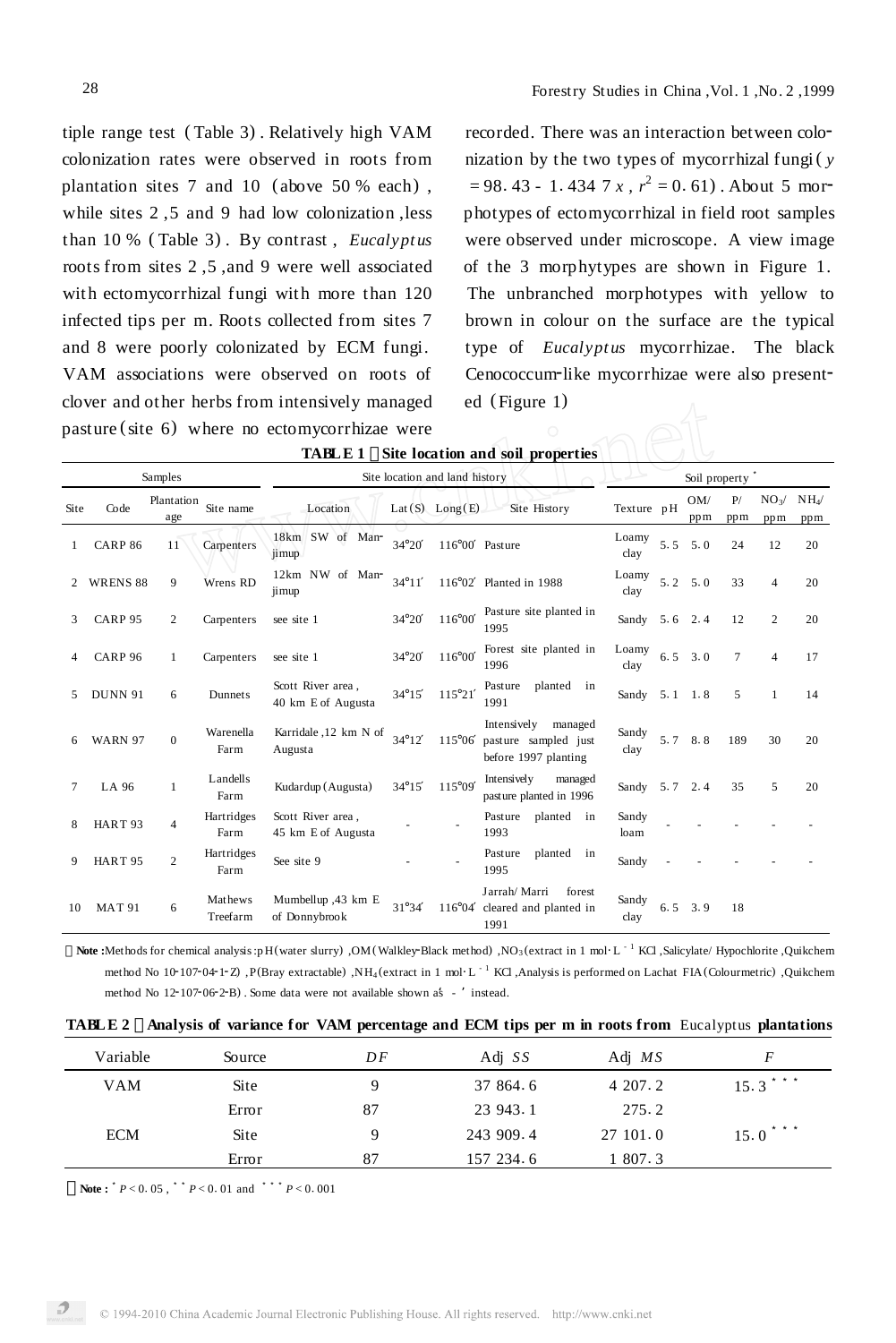| both VAM infective percentage and ECM tips per m in root were counted) |                                                                                           |  |  |  |  |                                                      |   |                |     |                |     |
|------------------------------------------------------------------------|-------------------------------------------------------------------------------------------|--|--|--|--|------------------------------------------------------|---|----------------|-----|----------------|-----|
|                                                                        | Site                                                                                      |  |  |  |  | 1 2 3 4 5 6 7 8                                      |   |                |     | $\overline{9}$ | -10 |
| <b>VAM</b>                                                             | Means/ %                                                                                  |  |  |  |  | 20.05 9.52 15.16 36.67 2.30 0 50.72 43.29 5.80 52.82 |   |                |     |                |     |
|                                                                        | Duncan's Test B-C C-D C B                                                                 |  |  |  |  | C-D                                                  | D | $\mathbf A$    | A   | -C-D           | A   |
|                                                                        | ECM Means/tips. m <sup>-1</sup> 56.27 123.96 70.70 74.19 147.18 0 15.02 2.10 120.50 35.32 |  |  |  |  |                                                      |   |                |     |                |     |
|                                                                        | Duncan's Test B-C A A A A E                                                               |  |  |  |  |                                                      |   | $\overline{D}$ | D-E | $\mathbf{A}$   | C-D |
|                                                                        |                                                                                           |  |  |  |  |                                                      |   |                |     |                |     |

**TABLE 3 Mycorrhizal colonization on roots sampled from** Eucalyptus **plantation sites ( both VAM infective percentage and ECM tips per m in root were counted)**

Note :Percentages of VAM colonization were tranformed by arcsin (sqrt) for statistical analysis. Means with the same letter are not significantly different (Duncan's Multiple Range Test ,  $A1pha = 0.05$ ,  $df = 87$ ). Mycorrhizal associations were also found in root samples of clover or other herbs from site 6 (data were not presented here).



**FIGURE <sup>1</sup> Morphotypes of Eucalyptus**2**ectomycorrhiza in field root samples** A :cenococcum-like mycorrhizae with radiating external hyphae ;B-C:typical unbranched morphological types of *Eucalypt us* mycorrhizae

#### **<sup>3</sup>**1**<sup>2</sup> Glasshouse bioassay trial**

There was a large difference ( $P < 0.001$ ) in VAM colonization in clover plants with site followed by  $ECM$  ( $P < 0.001$ ) (Table 4). However ,infective rates of both types of mycorrhizal fungi on bait plants were generally low revealing low fungal inoculum levels in soils ( Table 5) . The average colonizatin of both types of mycor-<br>thizae varied in the range of  $14.5\%$  63.5% rhizae varied in the range of  $14.5\%$ 

(VAM) and  $3.7 %$  32.0% (ECM tips·m<sup>-1</sup>). No mycorrhizal roots were observed in the sterilised yellow sand. The ECM inoculum level was very low in soils from site 6. Few ectomycorrhizas were observed in *Eucalyptus* globulus sampled at 4 weeks (data not presented). Overall ,the results indicate the universal occurrence of VAM inoculum across the plantation estate.

| Variable                          | Source      | DF | Adj SS      | Adj MS  | F          |
|-----------------------------------|-------------|----|-------------|---------|------------|
| VAM/ $%$                          | <b>Site</b> | 10 | 18 938.5    | 1 893.8 | $5.56$ *** |
|                                   | Error       | 44 | 14 985.9    | 340.6   |            |
| ECM/ tips $\cdot$ m <sup>-1</sup> | Site        | 10 | 4 4 4 8 . 5 | 444.8   | $1.97$ **  |
|                                   | Error       | 44 | 9 9 1 1 . 1 | 225.3   |            |

**TABLE 4 Analysis of variance for mycorrhizal colonization in soils from bioassay measurement**

**Note** :  $P < 0.05$ ,  $P < 0.01$  and  $P < 0.001$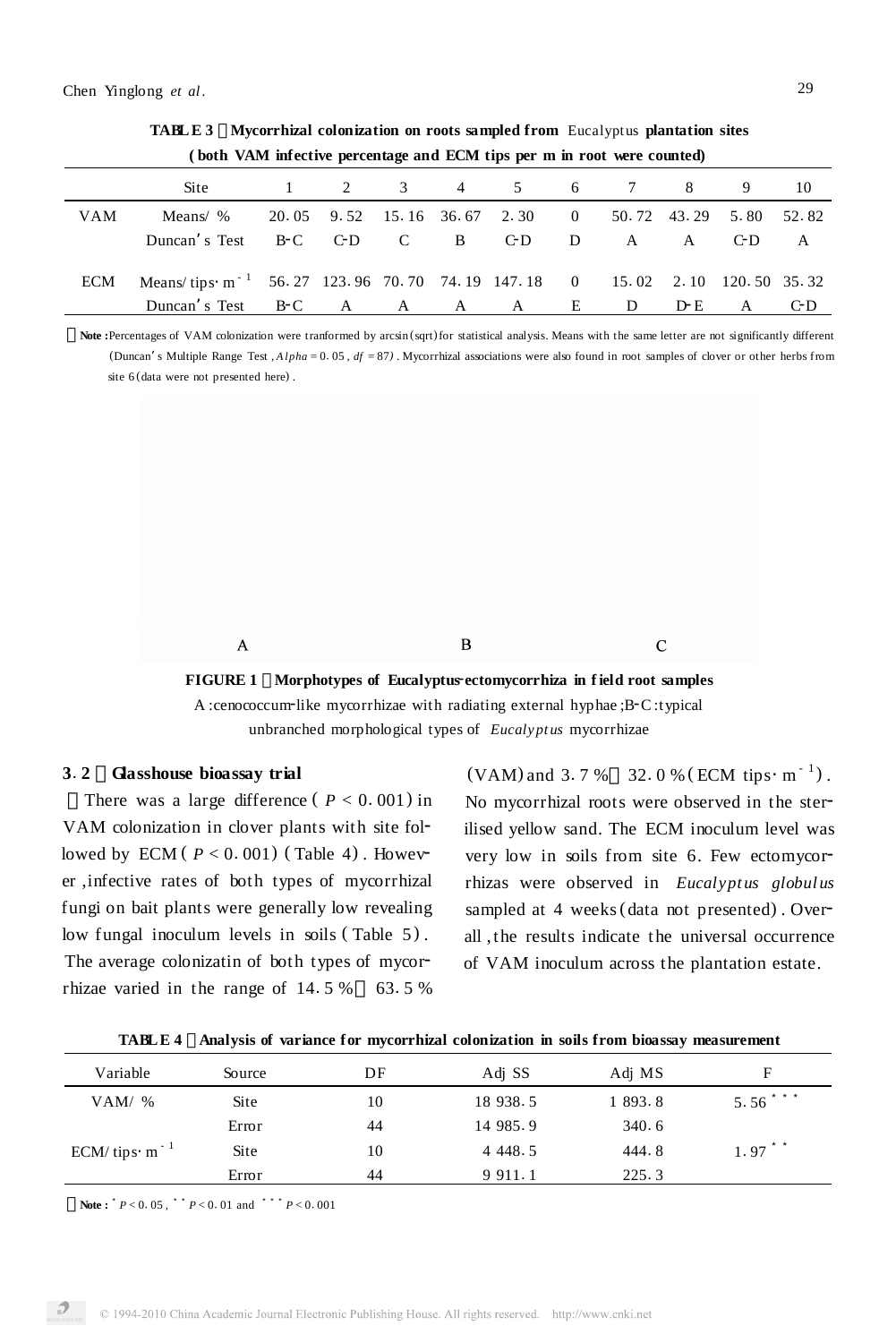|            | $\frac{1}{2}$                                                                              |  |  |  |  |  |  |  |  |  |                                                               |        |
|------------|--------------------------------------------------------------------------------------------|--|--|--|--|--|--|--|--|--|---------------------------------------------------------------|--------|
|            | <b>Site</b>                                                                                |  |  |  |  |  |  |  |  |  | 1 2 3 4 5 6 7 8 9 10 11                                       |        |
| <b>VAM</b> | Means/ $\%$                                                                                |  |  |  |  |  |  |  |  |  | 22.84 20.52 39.55 14.51 39.64 28.18 63.49 62.07 17.20 34.34 0 |        |
|            | Duncan's Test B-C B-C A-B B-C A-B B A A B-C B                                              |  |  |  |  |  |  |  |  |  |                                                               |        |
|            | ECM Means/ tips m <sup>-1</sup> 6.38 9.82 25.04 18.27 18.71 3.74 18.47 15.94 32.00 18.13 0 |  |  |  |  |  |  |  |  |  |                                                               |        |
|            | Duncan's Test B-C B-C A-B A-C B-C C A-C A-C A A-C                                          |  |  |  |  |  |  |  |  |  |                                                               | $\Box$ |
|            |                                                                                            |  |  |  |  |  |  |  |  |  |                                                               |        |

**TABLE 5 Mycorrhizal colonization of clover( VAM %)**

Note :Site 11 refers to the control soil type (sterilized sand). Percentages of VAM colonization were transferred by arcsin (sqrt) for statistical analysis. Means with the same letter are not significantly different (Duncan's Multiple Range Test.  $A1pha = 0.05$ ,  $n = 44$ ).

#### **4 Discussion and conclusion**

The moderate levels of ECM and VAM fungal inoculum in soils of blue gum plantation sites were generally recognized according to the infection rates of roots from both plantations and glasshouse bioassay trial. Eight-week growing of clovers could well detect VAM inoculum levels in intact soils, but may be less enough for  $Eucalyp$ <sup>-</sup> *t us* associate with ECM fungi. From the bioassay experiment ,the overall trend in mycorrhizal colonization showed an early decline for VAM and a later increase for ECM with plantation age. This is consistent with endo-and ectomycorrhizae suggested by other workers for Australia (Lapeyrie and Chilvers 1985) and Brazil (Bellei *et al .* 1992) . Oliveira *et al .* (1997) discerned three patterns of VAM and ECM colonization of *Eucalypt us dunnii* in southern Brazil. These were : 1) Pattern A followed the VAM-forming soya bean —the relatively large incidence of VAM 5 months after planting progressively decreased while that of ECM increased ; 2) Pattern B followed the VAM/ ECM-forming *E. viminalis* —the incidence of VAM remained minimal while that of ECM relatively rapidly reached a high plateau; and 3) Pattern C followed the ECM2forming *Pi nus taeda* —both VAM and ECM progressively increased but were never abundant. Negative associations were also found on the same root system of *Popul us deltoi des* and *S ali x nigra* (Lodge and Wentworth 1990) .

In native Australian *Eucalyptus*-dominated forests there is a high diversity of ectomycorrrhizal fungi (Bougher 1995). However, in *Eucalyptus* plantations the diversity is greatly reduced. Lu et al. (1999) recorded, for plantations of blue gum in the same region as this study, ECM species (from sporocarp collections) increasing from 2 in 1-year-old stands to<br>12 17 in 6-year-old stands. In our study, we 17 in 6-year-old stands. In our study, we observed 3 5 morphotypes of ECM in the field and glasshouse grown *Eucalyptus* roots. However, no work has been done to compare the flora of vesicular-arbuscular mycorrhizal fungi in *Eucalypt us* plantations in Australia. There is a study on nearby native *E. marginata* forest (Brundrett and Abbort 1991) .

In China , a low diversity of VAM and ECM fungi in *Eucalyptus* plantations has been identified (Chen *et al .* 1998a) . As a consequence , incoculation programs with ECM fungi are being developed to increase the biodiversity of symbiotic fungi in plantations. In Western Australia , the situation is less clear. Certainly there is some ECM inoculum in plantations being established on ex-farm sites. It is unclear what the origins of this inoculum are or whether the diversity of the ECM fungi in the bioassay is equivalent to that discerned in Lu's study above mentioned. Inoculation with combined types of mycorrhizal fungi could be more efficient than pure inoculum for *Eucalypt us urophylla* (Chen *et al .* 1998b) and *Pi nus pat ula* ( Sudhakara Reddy and Natarajan 1997) in the nursery. Further re-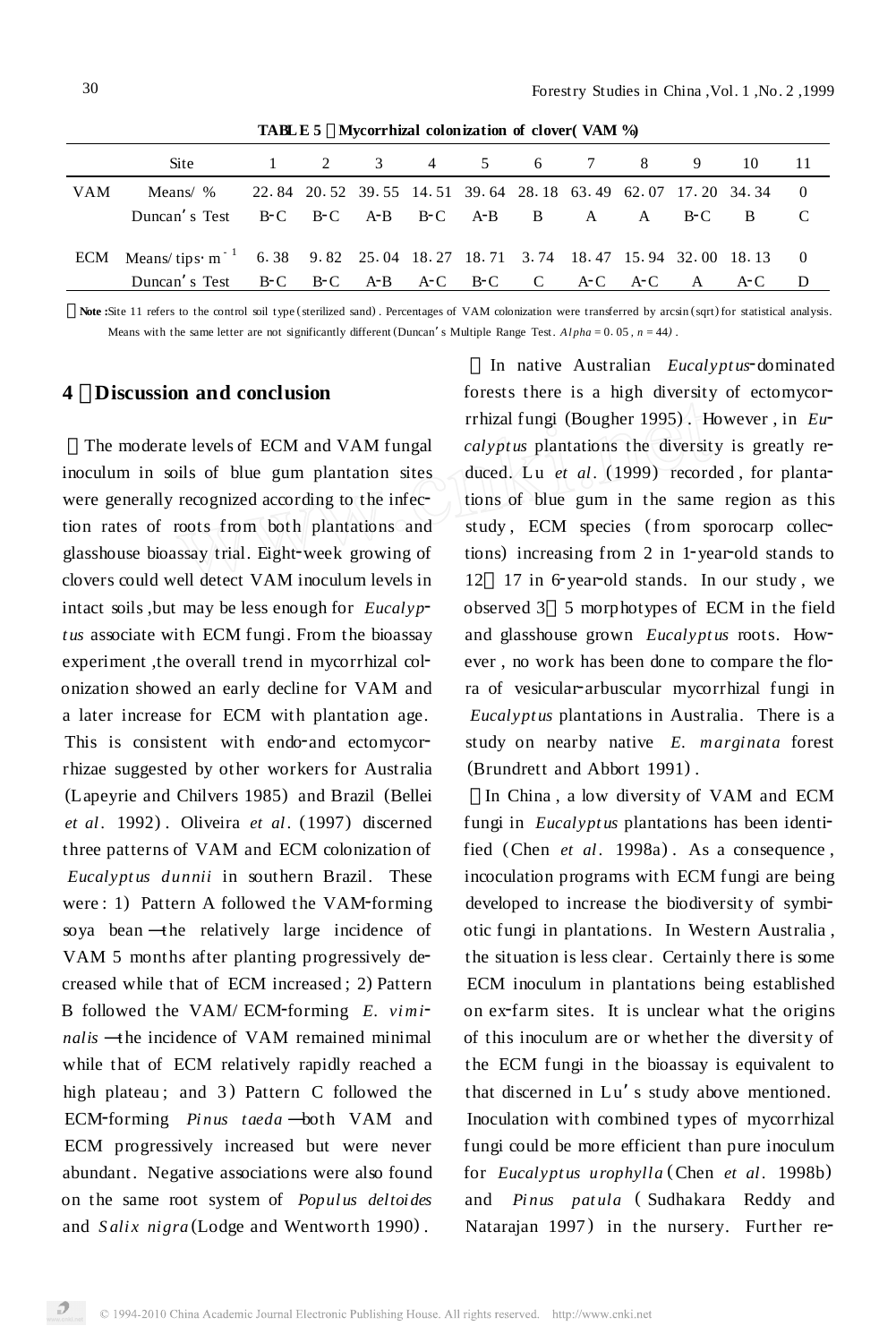search is required to screen mycorrhizal inoculum fungi as optimal candidates with potential for commercial application in forest production.

#### **Acknowledgements**

This work was supported by the Australian Centre for International Agriculture Research (ACIAR) . The authors wish to thank CSIRO Forestry and Forest Products for access to the laboratory facilities at CC-MAR , Perth , Western Australia. We thank Associate Prof. L. Abbott of the University of Western Australia for advice , and acknowledge the technical support from Ms. S. Snelling and Mr. C. Lubcke of CSIRO Forestry and Forest Products , Australia.

### **Literature cited**

- **Abbott L Kand Robson AD.** 1991. Factors influencing the occurrence of vesicular-arbuscular mycorrhizae. *A gric. Ecosyst. Environ .* 35 :121 150.
- **Bellei MM , Garbaye J and Gil M.** 1992. Mycorrhizal succession in young *Eucalyptus viminalis* plantations in Santa Catarina (southern Brazil) . *For. Ecol . and M ana.* 54 :205 213.
- **Bougher NL.** 1995. Diversity of ectomycorrhizal fungi associated with *Eucalyptus* in Australia. In Mycorrhizas for Plantation Forestry in Asia. M Brundrett , B Dell , N Malajczuk and Gong Mingqin ( Eds) . Austrilia : *Canberra A CIA R Proceedi ngs.*  $2:8$  14.
- **Brundrett MC.** 1991. Mycorrhizas in natural ecosystems. In: Advances in ecological research. A Macfayden, M Begon, AH Fitter (Eds). London : *Academic Press.* 21 :171 313.
- **Brundrett MC and Abbott L K.** 1991. Mycorrhizal fungus propagules in the jarrah forest. . Spatial variability in inoculum levels. *New Phytol.* 131 : 461 469.
- **Brundrett MC and Abbott L K.** 1995. Roots of jarrah forest plants. I. Mycorrhizal associations of shrubs and herbaceous plants. A *ustralian J*. *Botany* 39 :445 457.
- **Brundrett MC, Bourgher N, Dell B, Grove T and Malajczuk N.** 1996. Working with mycorrhizae

in forestry and agriculture. Australia : *A CIA R Canberra.* 141 172.

- **Chen YL , Gong MQ, Wang FZ, Chen Y , Brundrett M , Dell B.** 1998 a. Diversity of VA mycorrhizal and ectomycorrhizal fungi in *Eucalyptus* plantations in southern China. In: Programme and abstracts of second international conference on mycorrhiza. Uppsala, Sweden, July 5 10, 1998:42 43.
- **Chen YL , Gong MQ, Wang FZ, Chen Y , Dell B, Brundrett M.** 1998b. Growth promotion and nutrient uptake of *Eucalyptus urophylla* coinoculated with *Glomus* and *Pisolithus isolates*. In:Overcoming Impediments to Reforestation, Proceedings of BIO-REFOR Workshop. Brisbane, Australia. December 2 5 ,1997 :153 155.
- **Duncan DB.** 1955. Multiple range and multiple F tests. *Biometrics.* 11 :1 24.
- Garrett SD. 1956. Biology of root infecting fungi. Cambridge : *Cambri dge U niversity Press.*
- **Gong MQ, Chen YL and Zhong CL.** 1997. Mycorrhizal research and application (in Chinese). Beijing : *Chi nese Forestry Publishi ng House.* 84 88.
- **Lapeyrie** FF and Chilvers GA. 1985. An endomycorrhizal-ectomycorrhiza succession associated with enhanced growth by *Eucalypt us dumosa* seedlings planted in a calcareous soil. *New Phytol.* 100 :93 104.
- Lodge DJ and Wentworth TR. 1990. Negative associations among VA-mycorrhizal fungi and some ectomycorrhizal fungi inhabiting the same root system. *OI KOS .* 57 :347 356.
- **Lu Xian**2**Heng , Malajczuk N, Brundrett <sup>M</sup> and Dell B.** 1999. Fruiting of putative ectomycorrhizal fungi under blue gum ( *Eucalyptus globulus*) plantations of different ages in Western Australia. *M ycorrhiz a.* 8 :255 261.
- **Oliveira VL , Schmidt VDB and Bellei MM.** 1997. Patterns of arbusculal-and ecto-mycorrhizal colonization of *Eucalypt us dunnii* in southern Brazil. *A nn . Sci. For.* 54 :473 481.
- **SAS SAS/ STAT.** 1988. User'<sup>s</sup> guide for personal com<sup>2</sup> puters. Release 6.08 Edition. Gary, NC. USA: *SA S Instit ute.*
- **Smith SEand Read DJ.** 1997. Mycorrhizal symbiosis. *Academic Press , Cambri dge.* 126 289.